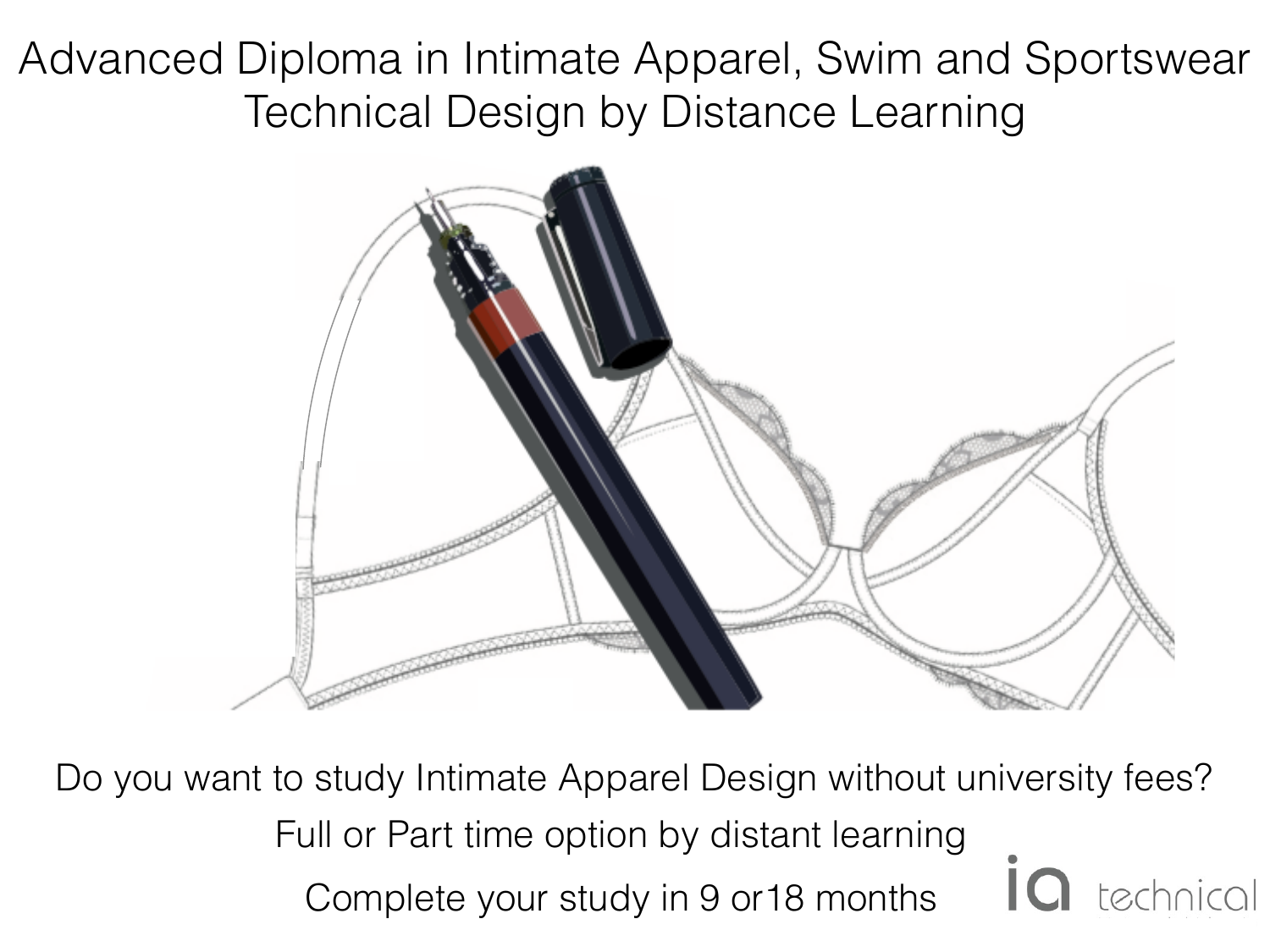intimate apparel technical Intimate Apparel, Swim and Sportswear Technical Design Program

IO technical

### Profile

There are only two accredited Intimate Apparel degree courses in the UK, and three further courses in the world.

This new IA Technical distance learning program contains the best selection of learning modules from the principal Intimate Apparel technical degree courses.

It will enable both UK and international students to have a chance of entering the profession or choosing to set up their own companies with the confidence that their understanding and knowledge is equal to that offered by best university degree courses.

This distance learning program can be completed in half the time of a traditional degree and at less than a 1/4 of a typical university degree fee structure, with no maintenance costs.

It is actively supported by a number key global industrial brands and retailers.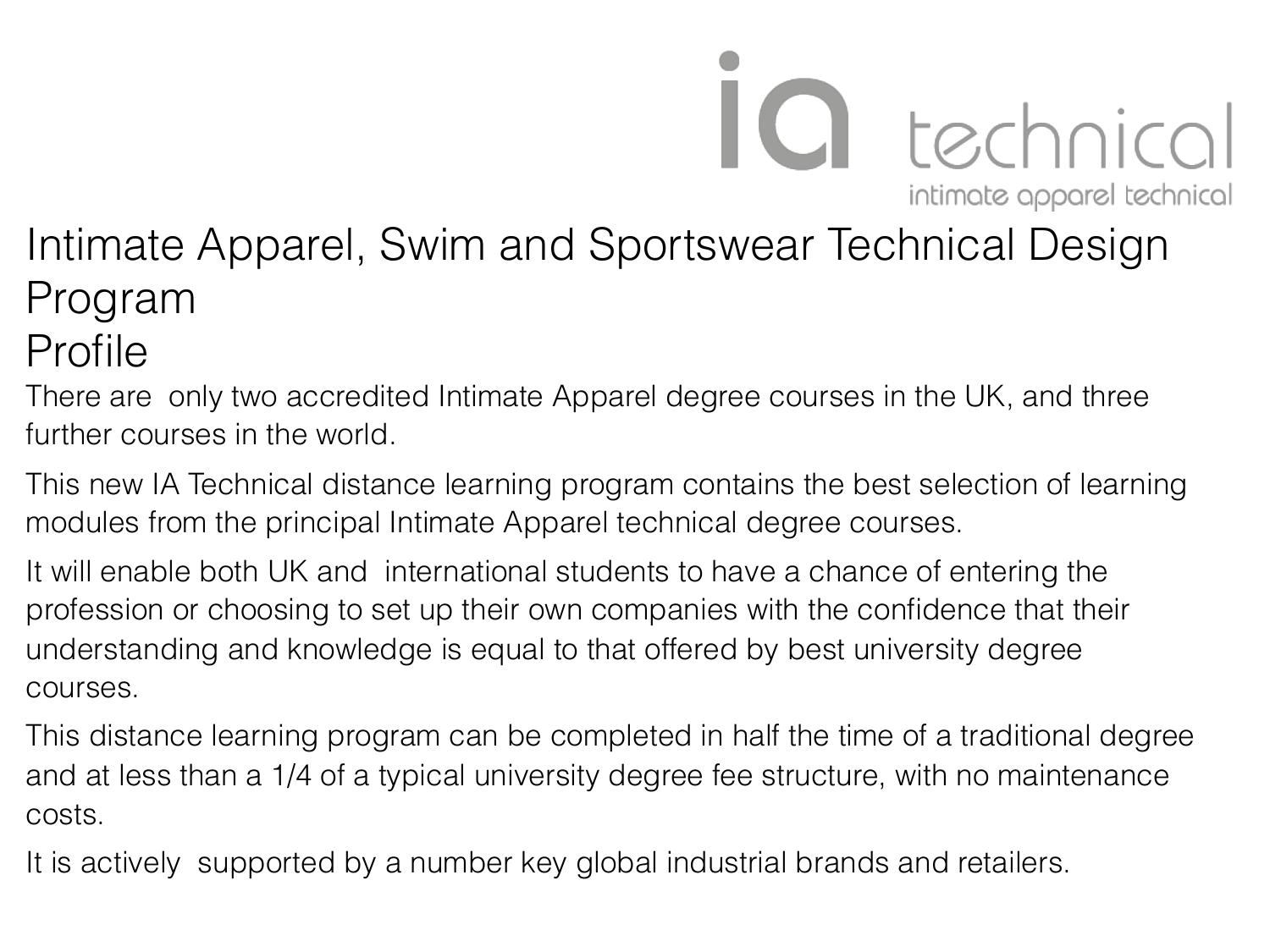Intimate Apparel, Swim and Sportswear Technical Design Program

Course structure

Full Time Intimate Apparel, Swim and Sportswear Advanced Diploma 360 Credits Technical Design Duration 3 Semesters over 18 months Course Fee £1000 per semester Total Fee £3000 (Zero VAT) Please note we can only offer Zero Vat on fees for a limited period

Part Time

Intimate Apparel, Swim and Sportswear Certificate 180 Credits Technical Design

Duration 3 Trimesters over 9 months

- Course Fee £500 per Trimester
- Total Fee £1500 (Zero VAT)

Part Time students can transfer from a Certificate course to Advanced Diploma if required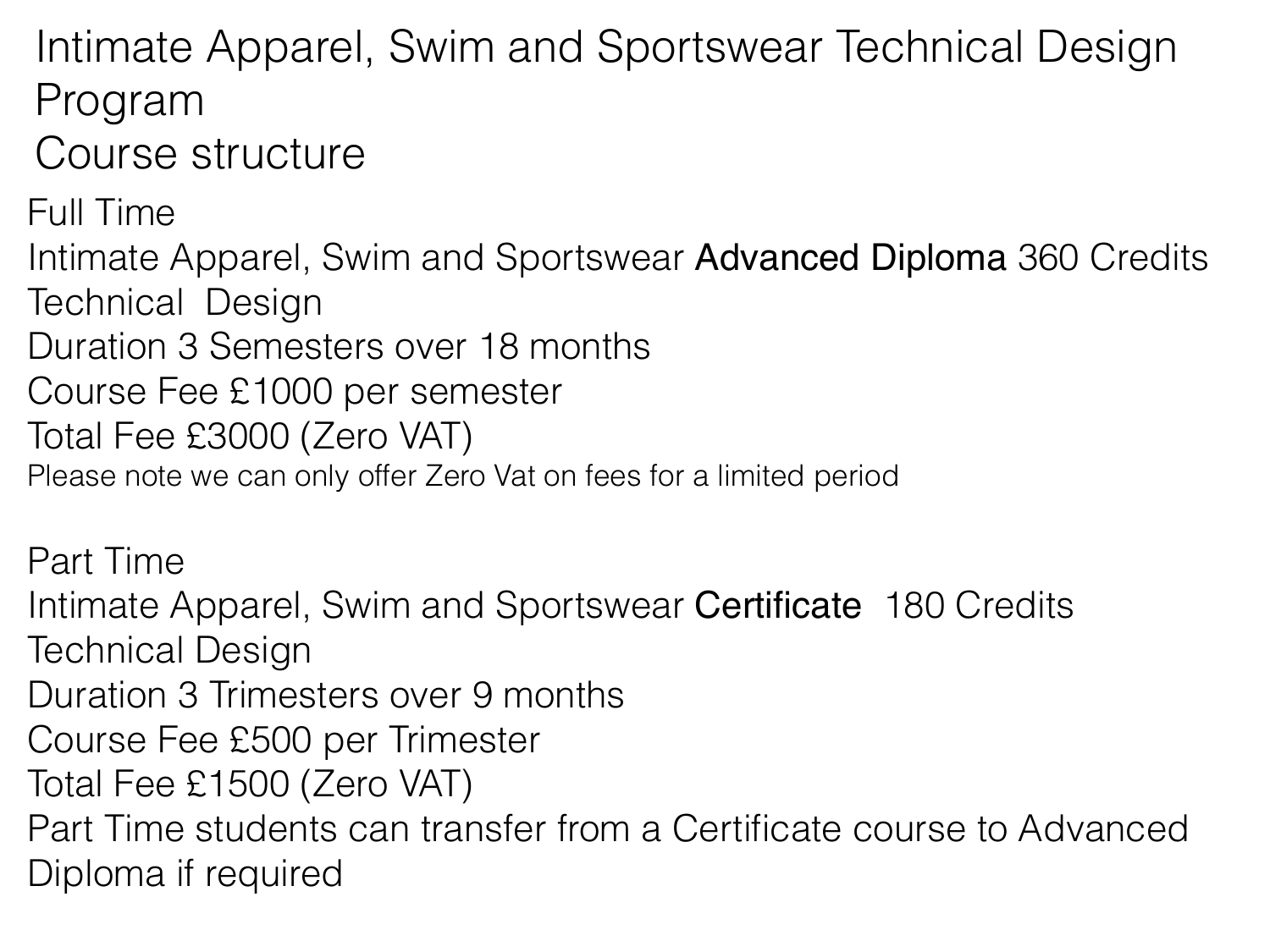## Intimate Apparel, Swim and Sportswear Technical Design Program

# Course Delivery

Each Semester is 24 weeks long and split into 2 Trimesters.

Students will receive up to 3 Sharefile downloads each week, one for each module.

All teaching sessions can also be accessed on the IA Technical 'blackboard'

Each download has the lecture slides for each module and a recorded introduction.

If you have chosen the full time option we expect that it will require 24/36 hours of study time per week for each 60 credit Trimester.

There will be 1/2 hr. tutorial with staff every week by Skype, FaceTime or WhatsApp.

A Closed Facebook group is available for staff and students for posting notices and events.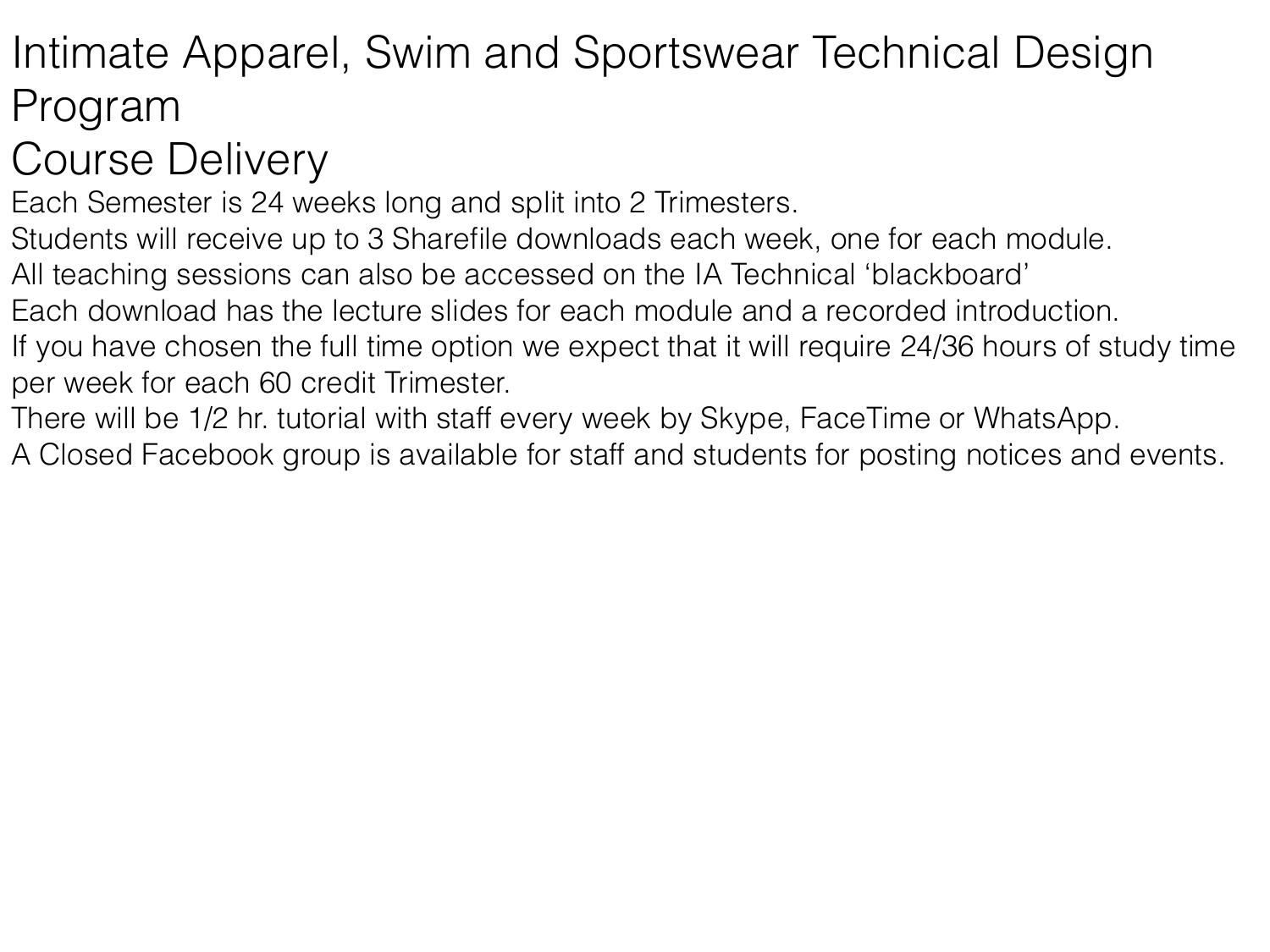## Intimate Apparel, Swim and Sportswear Technical Design Program

How much time do you need for study?

The amount of time you'll spend studying each week will vary. You might, for example, need extra time just before an assignment.

Full-time study, Advanced Diploma 360 Credits from Semester 1, 2 an 3

**•** If you want to study full time you'll need around 24–36 hours study time per week.

Part-time study, Certificate 180 Credits from Semester 1 & 2

• If you want to study part time, you'll need around 12–18 hours study time per week.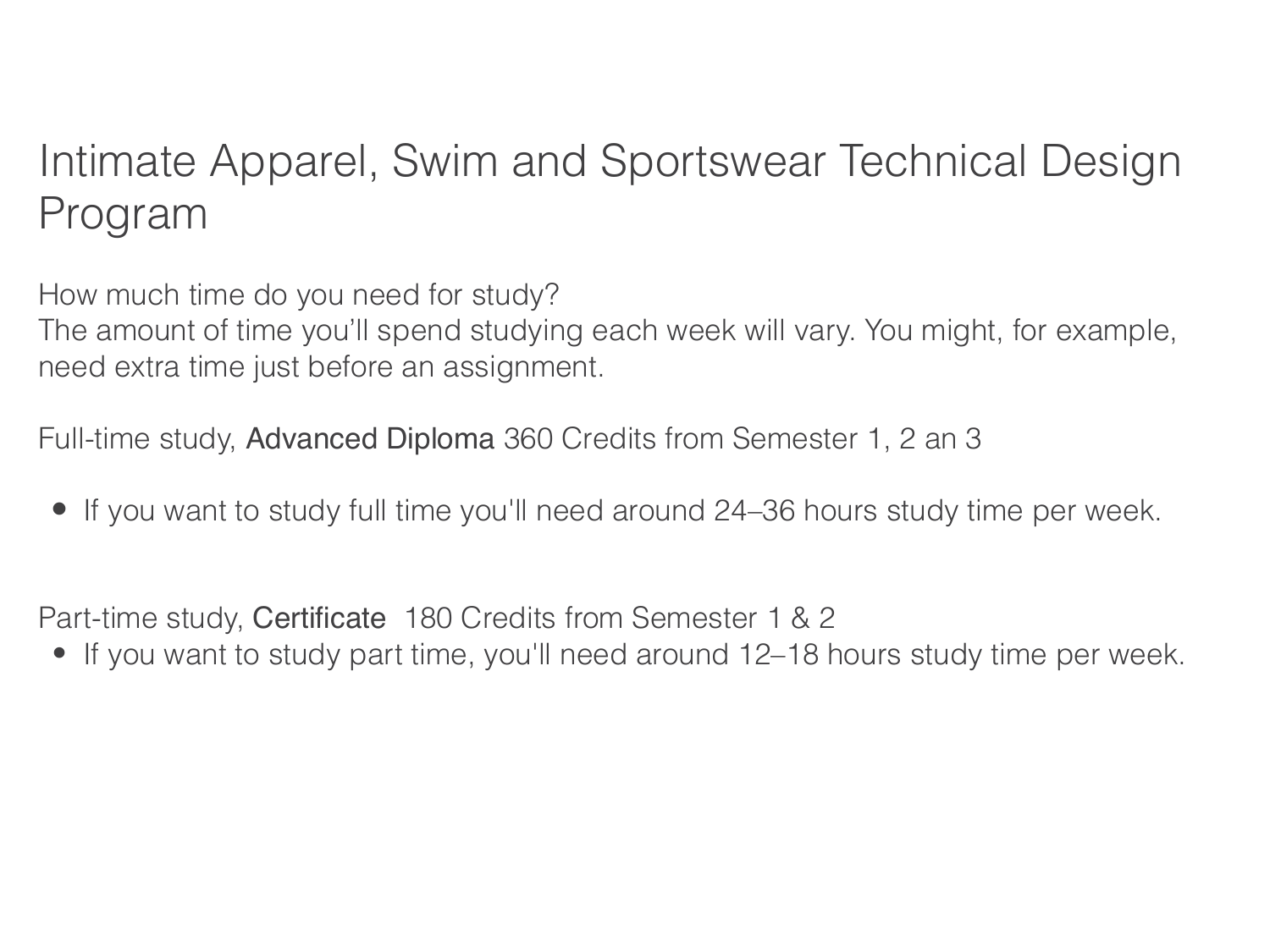## Intimate Apparel, Swim and Sportswear Design Program Student Entrance Requirements.

Students will be expected to demonstrate a good broad level of pre-16 education. Mature students should have an equivalent level of work experience or similar pre-16 education.

Industry sponsored students are very welcome to apply.

Every student should have access to a computer that has Powerpoint / Keynote software and a reputable brand of domestic sewing machine that will stitch on stretch fabrics. Adobe Illustrator is needed from Level 2 for Advanced Diploma students

Course entry will be available at the beginning of each Trimester (every 3months) Each Semester or Trimester Fee is paid at the beginning of each session.

A closed Facebook page is available for students on this program.

Sharefile software will be used to deliver course work and receive student assignments.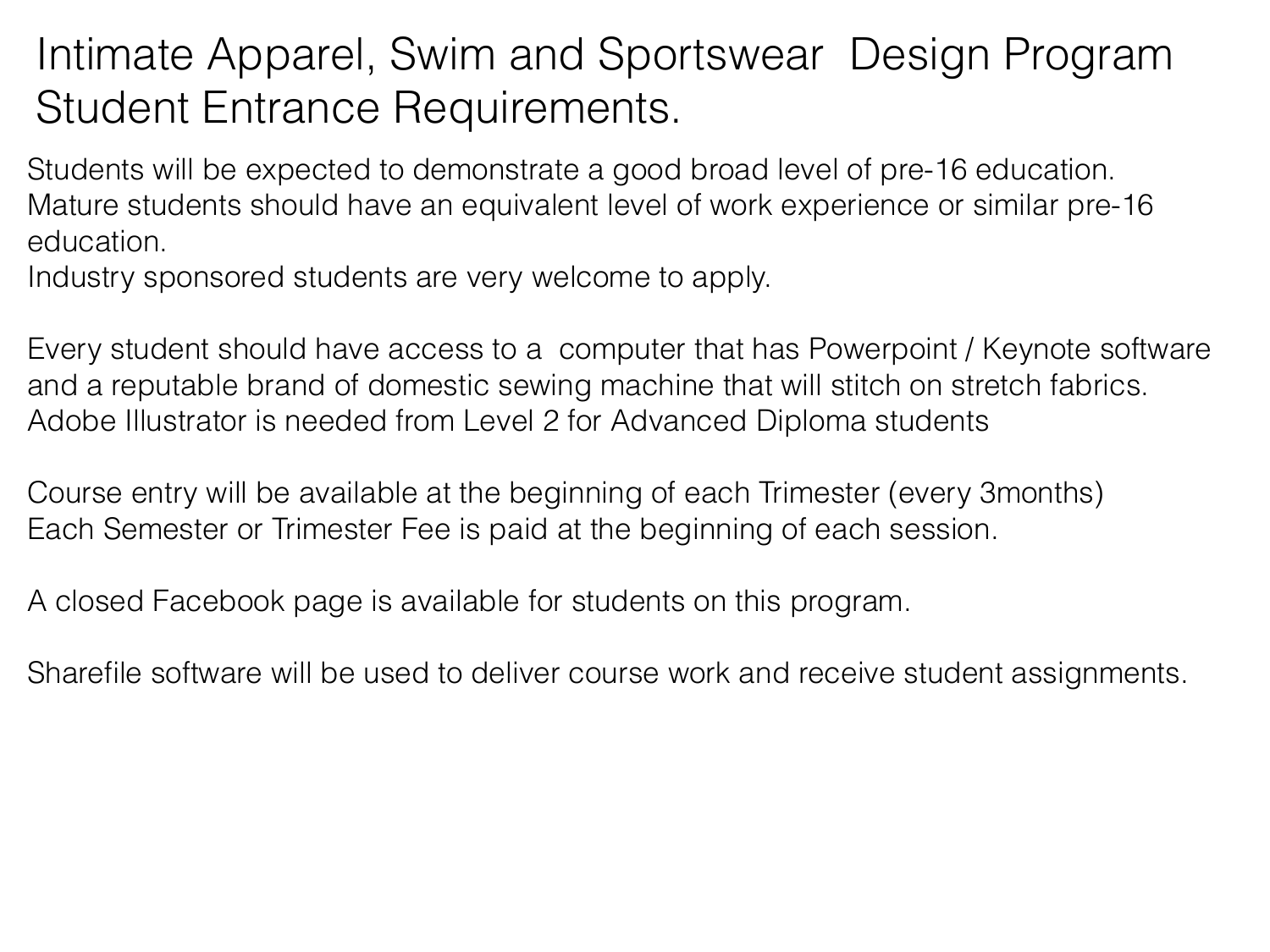#### Semester1 120 Credits Intimate Apparel, Swim and Sportswear Technical Design Program Level 1&2

Trimester 1. ( 3 months) 60 Credits

- Professional Practice. Understanding the global contour industry 10 Credits
- Level1 Technical Design 25 Credits
- Level1 Product Technology 25 Credits

#### Trimester 2. ( 3 months) 60 Credits

- Adobe Illustrator Basics 10 Credits
- Level 2 Technical Design 25 Credits
- Level 2 Product Technology 25 Credits

Trimester 1 and 2 are designed to provide a key understanding of the technical design process and the techniques of pattern generation, alongside sewing construction techniques and fabrics.

The 'best practice' to work inside the industry is covered in Professional practice .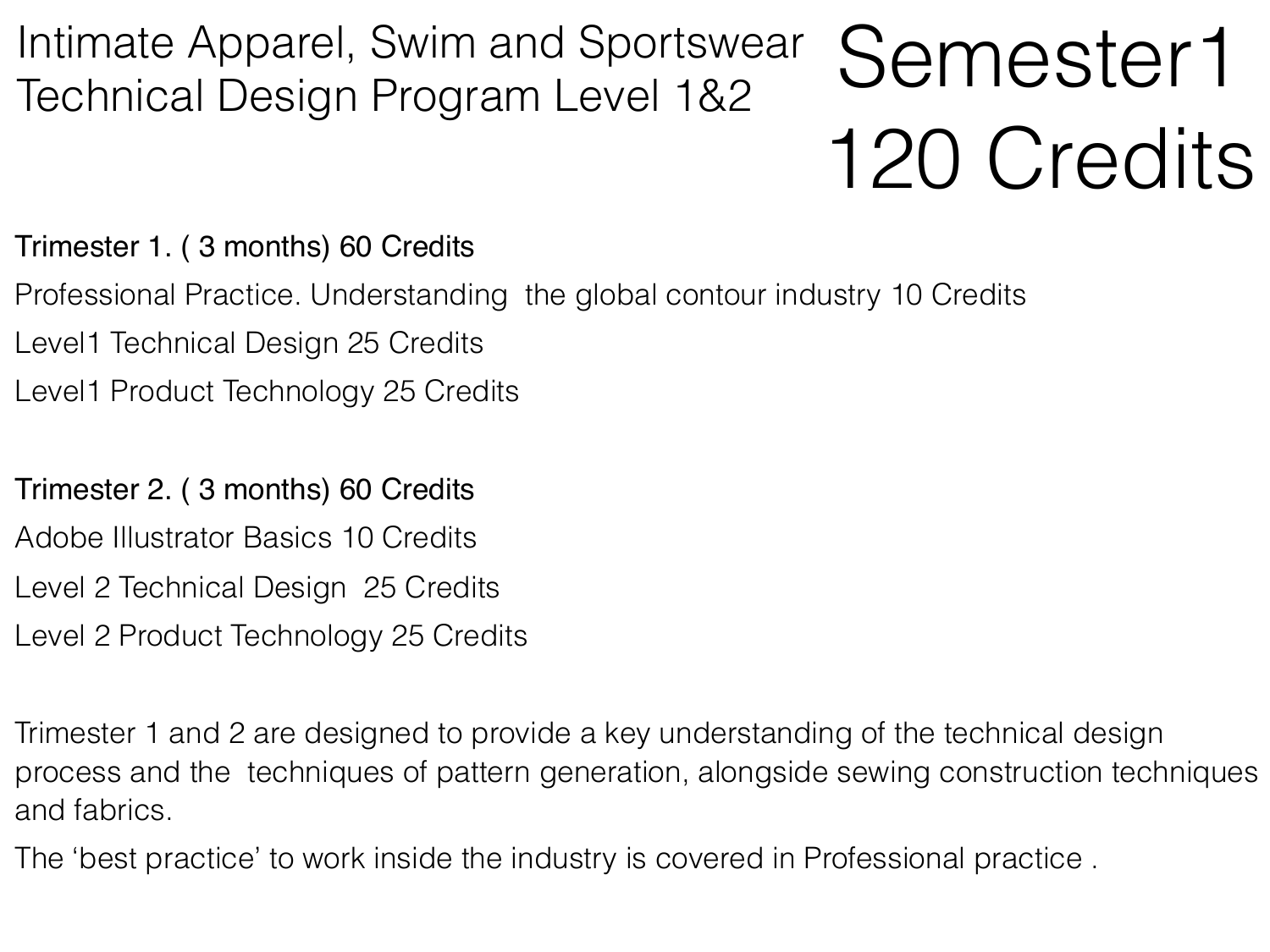## Intimate Apparel, Swim and Sportswear **Semester 2**<br>Technical Design Program Levels 3 - 4 120 Credits Technical Design Program Levels 3 - 4

Trimester 3. 60 Credits

Professional Practice. Intimate Apparel Communications 10 Credits

- Level 3. Structured Core Lingerie & Swimwear 25 credits
- Level 4. Structured Plus Fit Lingerie & Swimwear 25 Credits

Trimester 4. 60 Credits

- Adobe Illustrator Advanced 10 Credits
- Level 3. Core Sportswear & Soft Lingerie 25 Credits
- Level 4. Plus Fit Sportswear & Soft Lingerie 25 Credits

During Semester 2, the emphasis is on building confidence through skills acquired in this semester of specialist study. This session provides an opportunity to engage with more complex design and construction technologies and explore the diversity of different sections of the industry.

Students engage in industry-led project work where they are required to further develop relevant research, design and technical development skills together with an ability to produce outcomes to an acceptable industry standard.